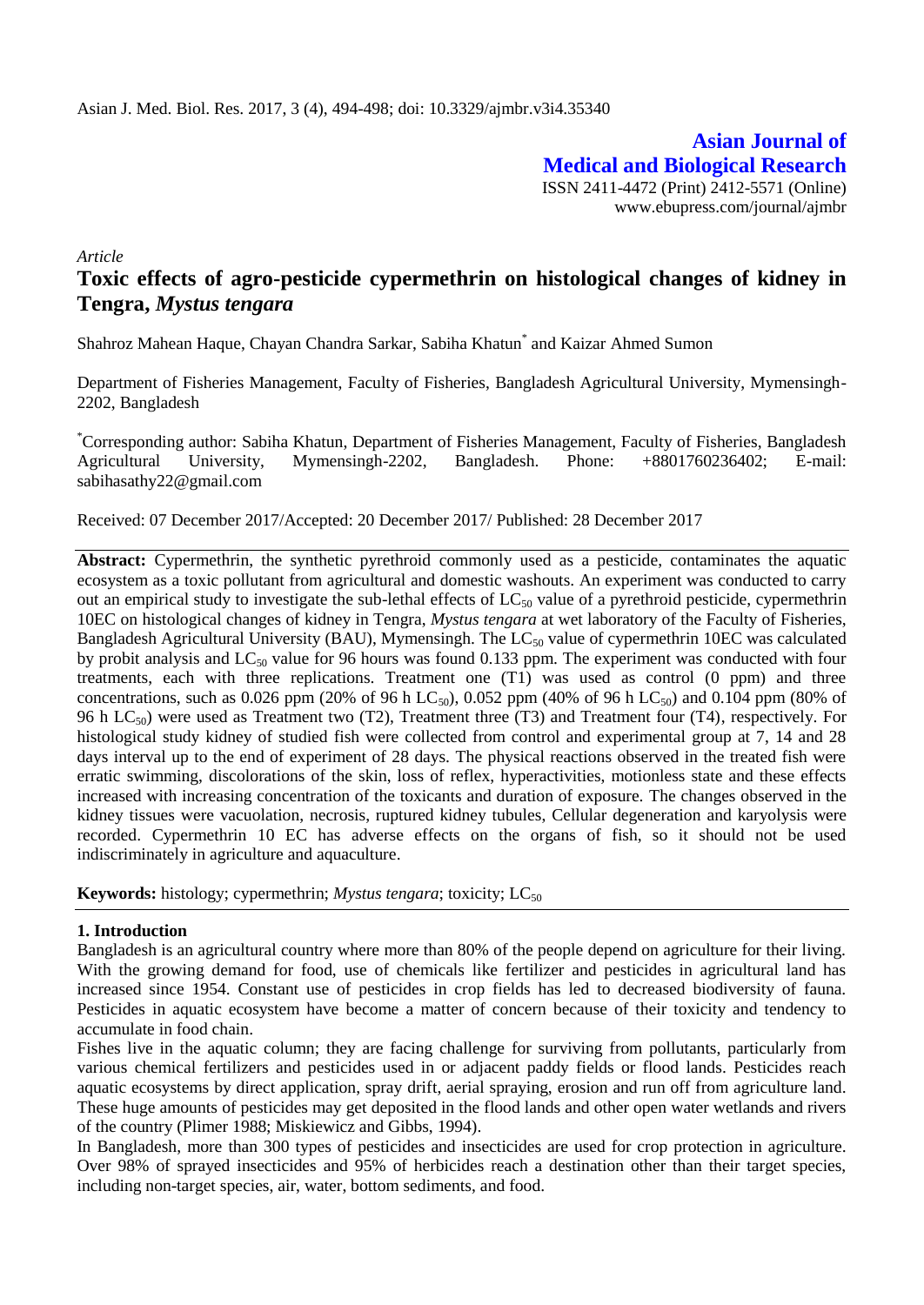Cypermethrin is a broad-spectrum insecticide easily degraded on soil and plants. Cypermethrin is highly toxic to fish and aquatic invertebrates (Asztalos *et al*., 1990), in an ecosystem, intricate relationships exist between the organisms and their surroundings, exposure of an ecosystem to such toxicant may result in loss of species diversity, which is an important characteristic of healthy ecosystems.

*Mystus tengara*, commonly known tengra is a freshwater catfish species of family Bagridae under the order Siluriformes. It used to inhabit in both flowing and standing waters of rivers, ponds, inundated fields and derelict water bodies.Fish are often used as indicators of such biological impacts of pollutants as they respond to low concentrations of toxic substances (Ayas *et al*., 2007). Alteration in the histology of the tissue such as gill, liver, kidney or intestine that are directly related to the contaminants serve as important bio-monitoring tools or bio-markers to assess the toxicity (Thophona *et al*., 2003). . In the present study, an attempt was made to examine the sub-lethal toxic effects of different concentrations of cypermethrin 10 EC on the kidney of the test fish, *M. tenara* and as well determine the 96 h LC<sub>50</sub> of the *M. tengara* exposed to the toxicant.

### **2. Materials and Methods**

### **2.1. Study area and Collection of experimental fish**

The experiment was carried out in the Wet laboratory of the Faculty of Fisheries, Bangladesh Agricultural University (BAU), Mymensingh. The healthy and pre-adult of the *M. tengara* (weight 7.86±1.72g, length 8.24±0.77cm) were collected from the local dealer of Mymensingh and allowed to acclimatize to the laboratory conditions for 21 days to remove the suspected unhealthy subjects at  $22 \pm 0.5^{\circ}$ C before the experiment. During acclimatization period, fishes were fed with artificial pellet feed and water of the plastic drum was also changed once daily. Feeding was stopped 24 h prior to the commencement of the toxicity test experiment.

### **2.2. Pesticide selection and collection**

Cypermethrin 10 EC was collected from Mymensingh town. The commercial grade cypermethrin 10 EC was measured by a micropipette (Model E-MILB5700, England). The stock solution was prepared according to EC% active ingredient and desired concentrations of pesticides were poured carefully into 100L of tap water in the test plastic drums by a micropipette and gently stirred with a glass rod to ensure complete mixing.

### **2.3. Experimental procedure**

Before starting the test, all experimental plastic drum were cleaned and filled with 100L tap water. Then 10 fish were transferred into each drum. Six different concentrations (0.1, 0.2, 0.4, 0.8, 1.6 and 3.2 ppm) of cypermethrin with control units (0 ppm) were used in the test series to determine the 96 hours lethal concentration values  $(LC_{50})$  of cypermethrin 10 EC. Several behavioral changes were observed during the exposure period. The  $LC_{50}$  of cypermethrin 10 EC on the test fish was determined using probit analysis.

#### **2.4. Experimental design for measurement of kidney histology**

The experiment was conducted with four treatments, each with three replications. Treatment one  $(T_1)$  was used as control (0 ppm) and three concentrations, such as 0.026 ppm, 0.052 ppm and 0.104ppm were used as treatment two  $(T_2)$ , treatment three  $(T_3)$  and treatment four  $(T_4)$ , respectively. Ten fish were transferred in each drum. Water and pesticide were renewed at every 24 h. Kidney were collected an interval of 7, 14 and 28 days. Then immediately taken in vials filled with 10% formalin. Preserved tissues were washed under tap water for 24 h to remove formalin, dehydrated, clarified with xylene and embedded in paraffin blocks. They were cut at 4-5μ thickness by using microtome machine and stained routinely with haematoxylin and eosin (H&E) for histological examination. Stained sections were examined under trinoculare microscope.

#### **3. Results**

# **3.1. Acute toxicity of cypermethrin 10 EC and mortality percentages of test fish**

Fish were observed to show erratic swimming, loss of reflex, hyperactivities, motionless state and discolouration and these effects increased with increasing concentration of the toxicants and duration of exposure. However, the control group fish (only tap water) was found to be normal behavior during the experimental period.

Table 1 shows the mortality patterns in relation to cypermethrin dosage. No mortality was taken place in control samples. Mortality percentages were increased with increasing concentrations of cypermethrin 10 EC and time intervals (Table 1). The  $LC_{50}$  value was calculated by probit analysis. The probit analysis showed that the lethal concentration for 50% mortality of the fishes at 96 hours was 0.133 ppm.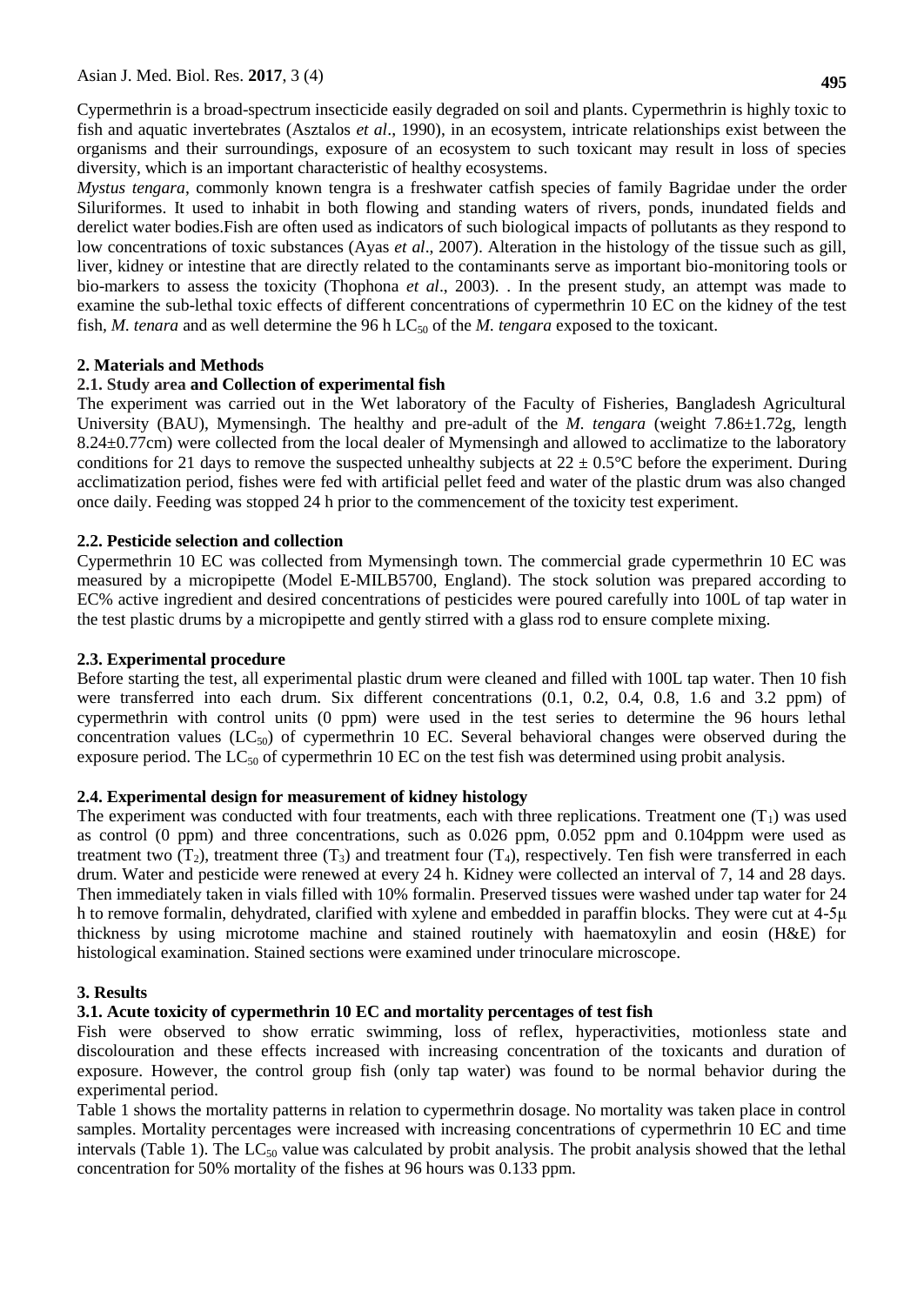|  |                                                 |  |  |  |  | Table 1. Mortality percentages of the selected fish samples exposed to different concentrations of |  |
|--|-------------------------------------------------|--|--|--|--|----------------------------------------------------------------------------------------------------|--|
|  | cypermethrin 10 EC at different time intervals. |  |  |  |  |                                                                                                    |  |

| <b>Concentration</b><br>(ppm) | Initial count of fish |    | exposure time (hours)    |    | Number of dead fish at different Mortality (%) |     |
|-------------------------------|-----------------------|----|--------------------------|----|------------------------------------------------|-----|
|                               |                       | 24 | 48                       | 72 | 96                                             |     |
| $0.0$ (control)               | 10                    |    |                          |    |                                                | 00  |
| 0.1                           | 10                    |    | -                        |    |                                                | 20  |
| 0.2                           | 10                    |    |                          |    |                                                | 90  |
| 0.4                           | 10                    | 10 | $\overline{\phantom{0}}$ |    |                                                | 100 |
| 0.8                           | 10                    | h. | 4                        |    |                                                | 100 |
| 1.6                           | 10                    | h  | 4                        |    |                                                | 100 |
| 3.2                           | 10                    |    |                          |    |                                                | 100 |



**Figure 1. Histological changes in kidney (H and E stained, X100) exposed to cypermethrin 10 EC (E) Control (T1); (F) 0.026 ppm (T2); (G) 0.052 ppm (T3); (H) 0.104 ppm (T4) at 14 days of exposure. Arrowheads are indicating Blood Vessel (BV), Hematopoeitic Tissue (HT), Kidney Tubules (KT), Renal Corpuscle (RC), Necrosis (N), Ruptured Kidney Tubules (RKT), Karyolysis (K) and Cellular Degeneration (CD).**

# **3.2. Histological alteration in kidney**

Kidney tubules and hematopoietic cells were normal and systematically arranged in the control treatment (Figure 1.A). Kidney tissue from *M. tengara* exposed to 0.026 ppm showed vacuolation (Figure 1.B) at 7 days. Necrosis, ruptured kidney tubules (Figure 1.C) and diffused vacuolation (Figure 1.D) were found at the doses of 0.052 ppm of 14 and 28 days exposed fish. Vacuolation, karyolysis (Figure 1.E) and Cellular degeneration (Figure 1.F) were also recorded at the higher dosage of 0.104 ppm at 28 days exposed fish.

# **4. Discussion**

# **4.1. Acute and behavioral toxicity of cypermethrin 10EC**

Freshwater fishes are critical as a protein-rich food source but they are also susceptible to the acute and chronic presence of pollutants (Thingran, 1974). Cypermethrin are commonly used in agriculture sector that continuously pollute the inland fishery water. In the present study the  $LC_{50}$  value of cypermrthrin 10 EC was found 0.133 ppm in *M. tengara.* This result indicated that the fish was unable to withstand the exposure of cypermethrin 10 EC with time and thereby the toxicity of the insecticide was possible on long exposure. In an experiment it was found that the LC<sub>50</sub> value of cypermethrin was 0.063mg/l to juvenile African catfish, *C*.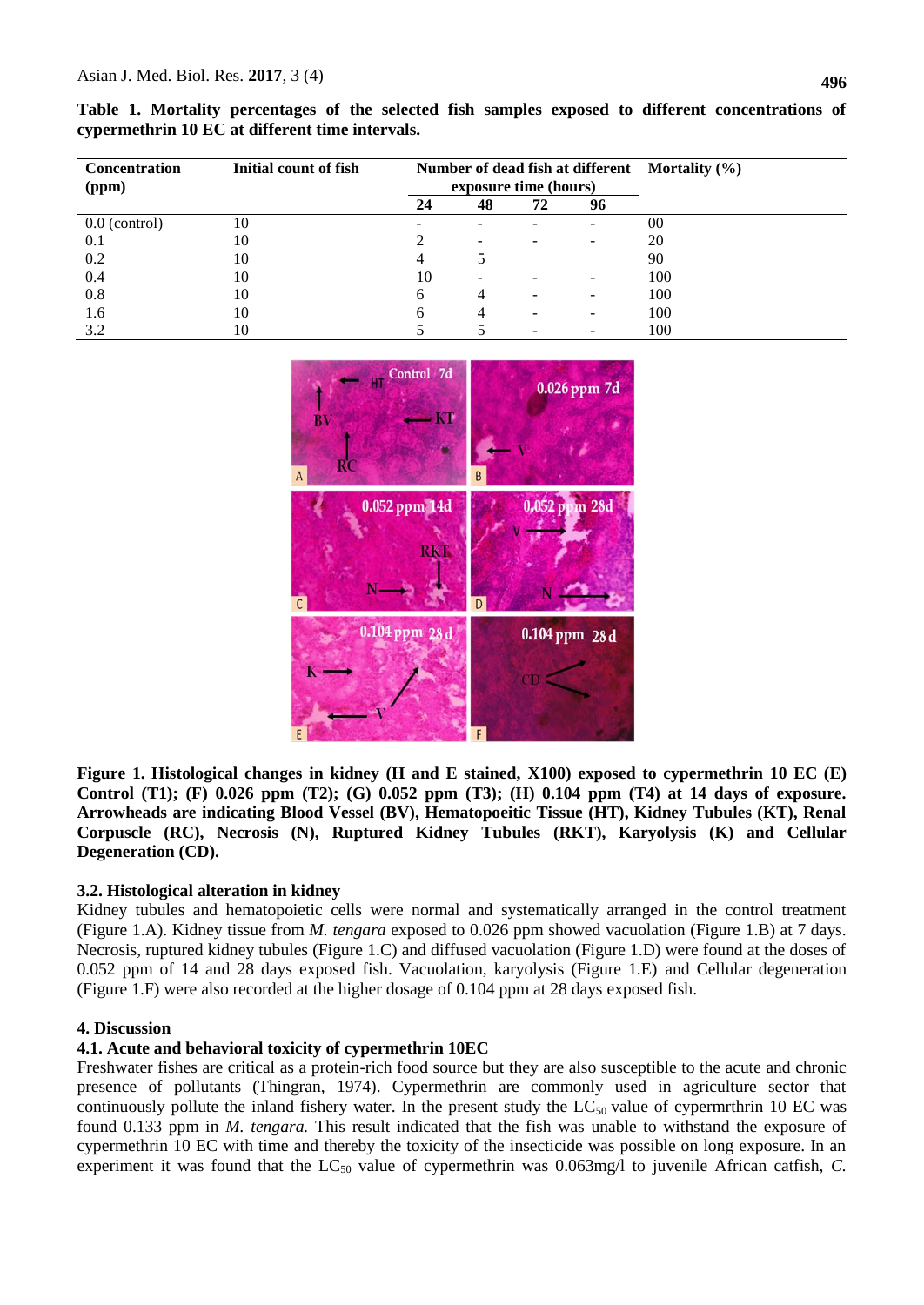*gariepinus* for 96h of exposure (Ayoola and Ajani, 2008). Monir *et al*. (2015) reported that the LC50 value of cypermethrin to *Pangasianodon hypophthalmus* was 0.075 ml/L over an exposure period of 96 hours.

#### **4.2. Histological alterational of Kidney**

Histological analysis appears to be a very sensitive parameter and crucial in determining cellular changes that may occur in target organs, such as liver and kidney (Dutta, 1996). Histology may prove to be a cost effective tool to determine the health of fish populations, therefore reflecting the health of an entire aquatic ecosystem in the bio-monitoring process.

The kidney of the treated fish compared to the control showed vacuolation, necrosis, ruptured kidney tubules, karyolysis and cellular degeneration. Furthermore, similar findings also have been reported in *Heterobranchus bidorsalis* exposed to different doses of cypermethrin (Olufayo and Alade, 2012), in Labeo rohita exposed to organochlorine pesticide endosulfan (Indirabai *et al*., 2010), in Silver barb (*Barbonymus gonionotus)* exposed to an organophosphorous pesticide Quinalphos 25 EC (Mostakim *et al*., 2014), in Nile tilapia (*Oreochromis niloticus)* exposed to an organophosphorous pesticide Kinalux 25 EC (Nannu, 2014), in *Cirrhinus mrigala* expose to lethal (5.13 μg/l) and sublethal (1.026 μg/l) to pyrethroid derivative cypermethrin (Prashanth, 2011). Butchiram *et al*. (2009) studied on histopathological changes in the gill, liver and kidney of *Channa punctatus* exposed to alachlor for a period of 10 days. They observed changes in the kidney include: necrosis, swelling of renal tubules, cellular hypertrophy and granular cytoplasm which are also differ with the present study.

From the above discussion we can say that cypermethrin 10 EC is sigficantly toxic to the *Mystus tengara.* The little amount of this pesticide can causes histological changes in liver and kidney of tengra and finally death of fishes.

#### **5. Conclusions**

The freshwater catfish, *M. tengara* exposed to various concentration of cypermethrin 10 EC resulted that this synthetic pyrethroid was highly toxic with lethal concentration  $(LC_{50})$  of 0.133 ppm. The present histpathological investigation demonstrates a direct correlation between cypermethrin exposure and histoarchitecture changes observed in kidney. The data from this study will enhance our understanding of ecosystems and organism health, which can then be conveyed to local people and communities to effective manage and thus decrease the use of pesticides, herbicides, and other contaminants. Therefore, cypermethrin 10 EC which are used in aquaculture as treatment and disinfectant should be used very carefully.

#### **Acknowledgements**

The author acknowledges the financial support by the AquaFish Innovation Lab of United States Agency for International Development (USAID).

#### **Conflict of interest**

None to declare.

#### **References**

- Asztalos B, J Nemcsok, I Benedeczky, R Gabriel, A Szabo and OJ Refaie, 1990. The effects of pesticide on some biochemical parameters of Carp (*Cyprinus carpio* L.). Arch. Environ. Contam. Toxicol., 19:275- 282.
- Ayas Z, G Ekmekci, M Ozmen and SV Yerli, 2007. Histopathological changes in the livers and kidneys of fish in Sariyer Reservoir. Turkey Environmental Toxicology and Pharmacology, 23: 242-249.
- Thophona, M Kruatrachuea, ES Upathama, P Pokethitiyooka, S Sahaphongb and S Jaritkhuanc, 2003. Histopathological alterations of white seabass, Latescalcarifer in acute and subchronic cadmium exposure. Environ. Pollut., 121: 307-320.
- Plimer JR, 1988. Movement of pesticide from the site of application. IAEA SM-297/35, in Pesticide, Food and Envirnomental Implications, pp. 61-77.
- Miskiewicz AG and PJ Gibbs, 1994. Organochlorine pesticides and hexachorobenzene in tissues of fish and invertebrates caught near a sewage outfall. Environ. Pollut., 84: 269-277.
- Thingran, VG, 1974. Fisheries in India in the context of aquatic pollution. International Journal of Ecology and Environmental Science, 1: 15-18.
- Dutta HM, 1996. A composite approach for evaluation of the effects of pesticides on fish. In Fish morphology, J.S.D. Munshi and H.M. Dutta, editors. Lebanon, Science Publisher Inc., pp. 249-254.
- Ayoola SO and EK Ajani, 2008. Histopathological Effects of Cypermethrin on Juvenile African Catfish (*Clarias gariepinus*). World J. Biol. Res., 1(2).